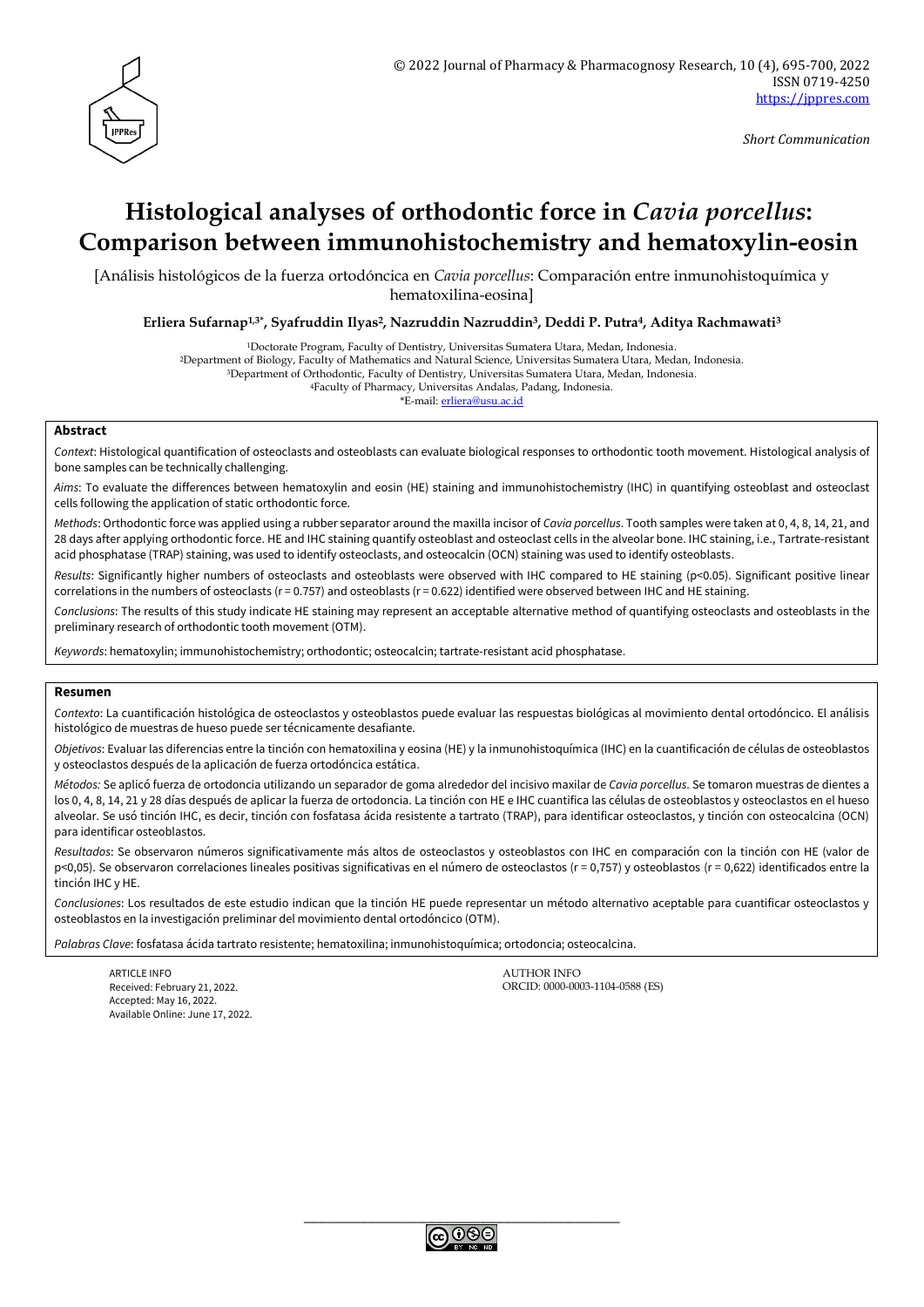## **INTRODUCTION**

Based on the pressure-tension theory of the orthodontic tooth movement (OTM), irregular fibers are located on the pressure side, causing vascular constriction and the cell replication process to slow down and initiate bone resorption by osteoclast. In contrast, on the tension side, the cell replication process increased and caused bone deposition by osteoblast (Ariffin et al., 2011; Jonsdottir et al., 2012).

Various methods or techniques could assess the cellular analysis in orthodontic tooth movement (OTM) research. Enzyme-linked immunosorbent assay (ELISA) was used to analyze cytokines, neuropeptides (IL-1ß, calcitonin gene-related peptide), growth factors (TGF-ß, VEGF), enzymes, and hormones (Sufarnap et al., 2020; Vandevska-Radunovic and Murison, 2010). Different techniques like microarray and Real-Time–PCR were analyzed mainly for genesrelated expression profiles connected to OTM; i.e., Runt-related transcription factor 2 (RUNX2), Osteocalcin (OCN) (de Araujo et al., 2007; Taddei et al., 2012). The most common methods to analyze the cellular numbers were histological analysis. Histology staining with Hematoxylin-eosin (HE) was the most basic method used to differentiate staining of the cytoplasm, cell nuclei, and other cell organelles. Hematoxylin (blue) was stained for the cell nuclei, and eosin (magenta-red) was stained for a cytoplasmic (Ruifrok and Johnston, 2001).

Immunohistochemistry (IHC) is an advanced histological method that stains a range of markers of cell lineages, tissue types, cytokines, and growth factors (Ruifrok and Johnston, 2001; Taylor and Levenson, 2006). The IHC-stained became an adjuvant to HEstained primarily to diagnose the pathological condition (Taylor and Levenson, 2006), while in OTM research, a quantitative assessment of cellulars or cytokines were needed, so it was no doubt that IHCstained showed a better feature for those purposes in histology research (Taylor and Levenson, 2006).

However, the HE-stained method was not to be ignored either. The ideal result of histological IHCstained still had some limitations and difficulties due to many processes with risk of failures, i.e., specimen fixation, tissue processing, and antigen retrieval at some histological laboratories, especially for the bone specimen. In addition, the process becomes costly (Matos et al., 2010). Nevertheless, HE-stained has been used for at least a century. It also has many advantages; i.e., the stain remained unchanged for years, it could be used with various fixatives, and it is still essential to recognize various types of morphologic tissue's changes that showed a broad range of cyto-

plasmic, nuclei and extracellular matrix (Fischer et al., 2017).

Many new techniques for histological analysis have been developed. The essential histology with HE-stained orthodontic tooth movement analysis was abandoned and rejected, especially for research purposes. This study hypothesized that the histological HE-stained could still be used compared to the IHCstained. This research aimed to compare and correlate between hematoxylin-eosin (HE) stained and immunohistochemistry (IHC) stained for the quantity of osteoblast and osteoclast cells due to the static orthodontic force in *Cavia porcellus*. *Cavia porcellus*, generally known as a guinea pig (*Cavia porcellus*), is commonly used in animal studies for various biological researches (immunology purposes) (Dang et al., 2008).

## **MATERIAL AND METHODS**

## **Animal studies and study design**

The research was *in-vivo* experimental and followed the ARRIVE guideline. The study had approval from the Animal Research Ethics Committee (AREC), Faculty of Mathematics and Natural Science - Universitas Sumatera Utara (USU), No.0022/KEPH-FMIPA/ 2018).

*Cavia porcellus* (n = 24), two to four months old, weighing 250-400 g, were chosen by random sampling. Animals were housed, and their husbandry was followed by the ARRP Guidelines No. 22 (Fawcett, 2012) and adapted seven days before the experiment. Each polycarbonate cage contained 2-3 animals that had wood saving on the floor and were fed with carrots and tap water. Low light and temperature of 20-25°C were maintained for a minimum of 12 hours.

A separator insertion surrounded one of the maxillary incisors and served as an orthodontic force. Inserting a separator did not need any anesthesia because the *Cavia porcellus* behavior was cuddled, gentle, and not prone to biting (Fawcett, 2012). At the end of each observation time, animals were euthanized with 75 mg/kg of ketamine (Germany) and 10 mg/kg Xyla (Holland) (Dang et al., 2008).

## **Histological analysis**

The alveolar bone of premaxillae of *Cavia porcellus* was fixed in 10% neutral formaldehyde for 24 hours. The tissue was decalcified with 10% EDTA. The processing proceeded with embedding, sectioning, and staining. Sectioning was sliced 5 μm by Leica microtome. Histological analysis was stained with hematoxylin-eosin (HE), tartrate-resistant acid phosphatase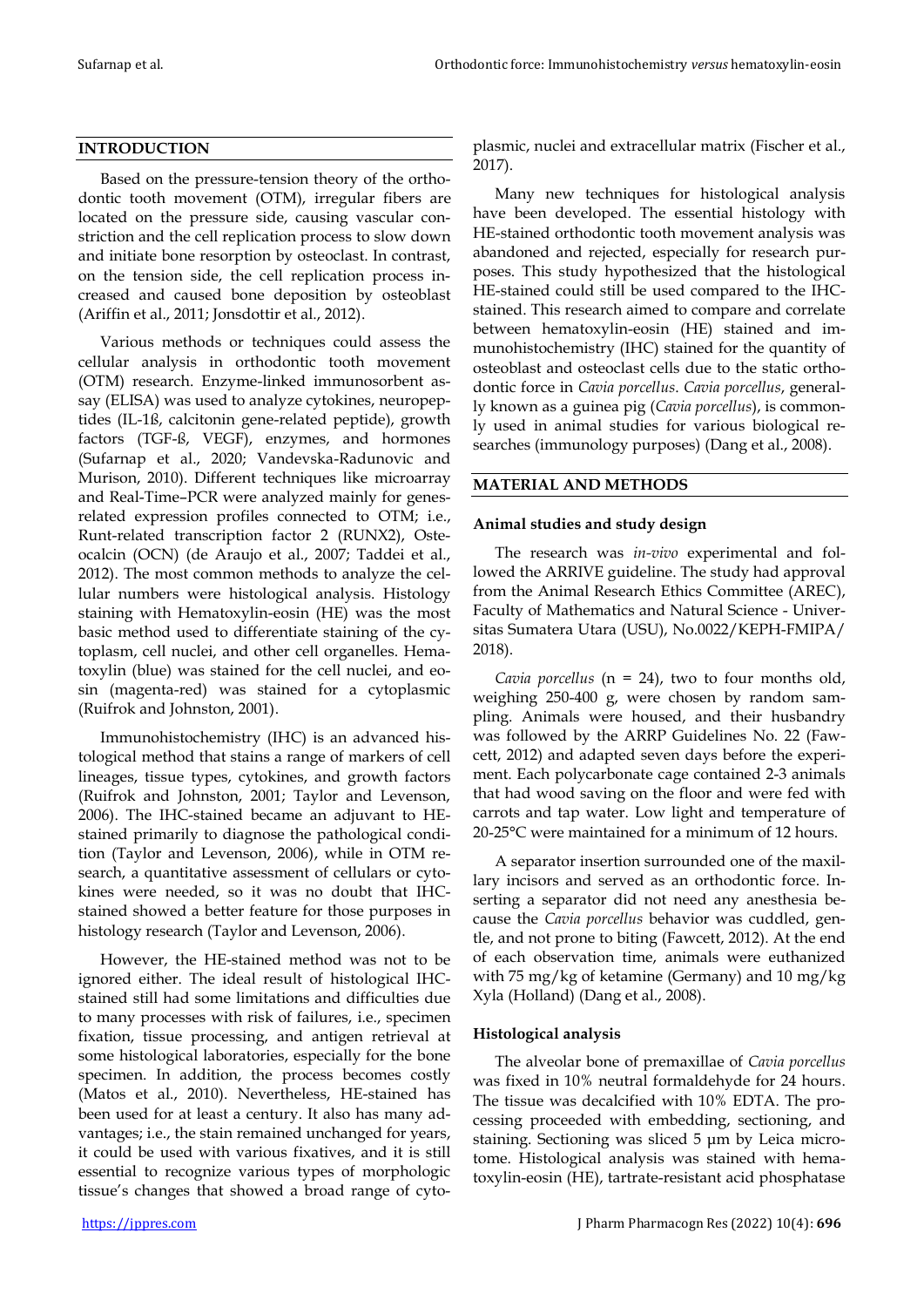(TRAP/Biossusa®; bs-634R/Bioss Inc.) was represented for osteoclast analysis, and osteocalcin (Biossusa®; bs-4917R/Bioss Inc.) were represented to osteoblast analysis. Osteoclast in HE-stained was grouped as OC-HE, and osteoblast was grouped as OB-HE. Osteoclasts in TRAP stained were grouped as OC-TRAP, and osteoblast in osteocalcin was grouped as OB-OCN.

## **Observation outcome**

Histological of osteoclasts and osteoblasts cell amounts were visualized using Olympus CX23 light microscope with 400× magnification by two observers, an orthodontist, and an anatomical pathologist. They were blinded to analyze each sample within five fields of view. The osteoclast characteristic is a giant multinucleated (3-20 nucleus) in a cytoplasmic. It has an oval until flattened shapes were shown at various sites along the bony surface, especially in the bone lacunae (Fig. 1A,C) (Downey and Siegel, 2006). The osteoblast characteristic is basophilic cuboidal or polygonal mononucleated cells shown in a bone matrix (Fig. 1B,D) (Florencio-Silva et al., 2015; Phan et al., 2004). The region of interest (ROI) for osteoclast was observed at the Howship's lacunae of the pressure side of the tooth. At the same time, the osteoblast was measured at the superficial of the alveolar bone, which represented the tension site of the teeth.

## **Statistical analysis**

Statistical analysis was done with the Statistical Package for Social Sciences-IBM Version 26.0. All data and variables were not distributed normally (p<0.05; Shapiro-Wilk test). The cellular observation comparison between orthodontists and anatomical pathologists (inter-rater reliability/IRR) was analyzed with Cronbach's alpha level. Comparison between HE and IHC for both osteoblast and osteoclast numbers at each observation time (i.e., 0,4, 8, 14, 21, and 28 days) was analyzed with Mann Whitney test. The correlation coefficient between HE and IHC was analyzed with Spearman's rank correlation coefficient test to see the strength and direction of the linear relationship between HE and IHC measurements at each cell (Mukaka, 2012).

## **RESULTS**

Osteoclast numbers (Fig. 2A) of OC-TRAP groups showed significantly higher than OC-HE groups (p<0.05), at all-time observation except day 14 by Mann Whitney's test. Spearman's rank correlation coefficient showed a solid and positive or linear correlation between OC-HE and OC-TRAP numbers of the

statement ( $r=0.757$ ;  $p<0.001$ ). The osteoclast numbers gradually increased from day-0, and the highest numbers were found at day-8 for both OC-HE and OC-TRAP. The osteoclast numbers decreased afterward until the last day of observation was found linearly for both groups.

The osteoblast numbers (Fig. 2B) were also found to be significantly higher in OB-OCN groups than OB-HE groups but only in three subgroups. OB-HE and OB-OCN also had a linear correlation with moderate strength (r=0.622; p<0.001). The osteoblast numbers were highest in the control group (day-0). Immediate after an orthodontic force was applied (day-4), the amount of osteoblast reduced and continued with disorderly increased and reduced resulted after (days 8 and 14) and began gradually increase after day-21.

Cronbach's alpha level was interpreted for IRR analysis at the OB-HE group for six observations between 2 observers. The alpha level for OB-HE numbers was 0.048 with a  $p = 0.144$  (Friedman test); it was concluded that it had low reliability.

## **DISCUSSION**

Physiologically, bone was remodeled through the action of osteoclast initiating bone resorption (7-10 days) and bone formation by osteoblast (2-3 months). It was explained that the numbers of osteoclast and osteoblast existed in the control group (day-0) (Florencio-Silva et al., 2015; Watts, 1999).

Osteoclast increased gradually since the orthodontic force was inserted, and it had the highest numbers on day-8; this result closely had the same effect as Holland et al. (2019) and Wahab et al. (2011) studies, which had increased the amount of TRAP at day 7 and continued at the peak amount at weak-5 while in this study only at week-1 (day-8). Different mechanicals, i.e., coil spring vs. separator, was made the differences. This became the limitation of the study; the short duration and the static force from the elastic separator have limited force decay, which could be achieved for a maximum of 7 days, while the NiTi coil spring took at least 12 days. But the separator insertion gave a better adaptive response to the animal than the NiTi coil spring mechanic (Kirschneck et al., 2020).

Osteoclast had various appearances; the numbers of osteoclast in OC-TRAP group showed significantly higher numbers of cells ( $p$ <0.05) at five out of the sixtime point of observation groups. TRAP stained as an osteoclast biomarker appeared as a "ruffled border" osteoclast's lineage in the compartment (Howship's lacunae) (Blumer et al., 2012; Downey and Siegel, 2006; Phan et al., 2004). The osteoclasts were visible due to the specific color that appeared (light brown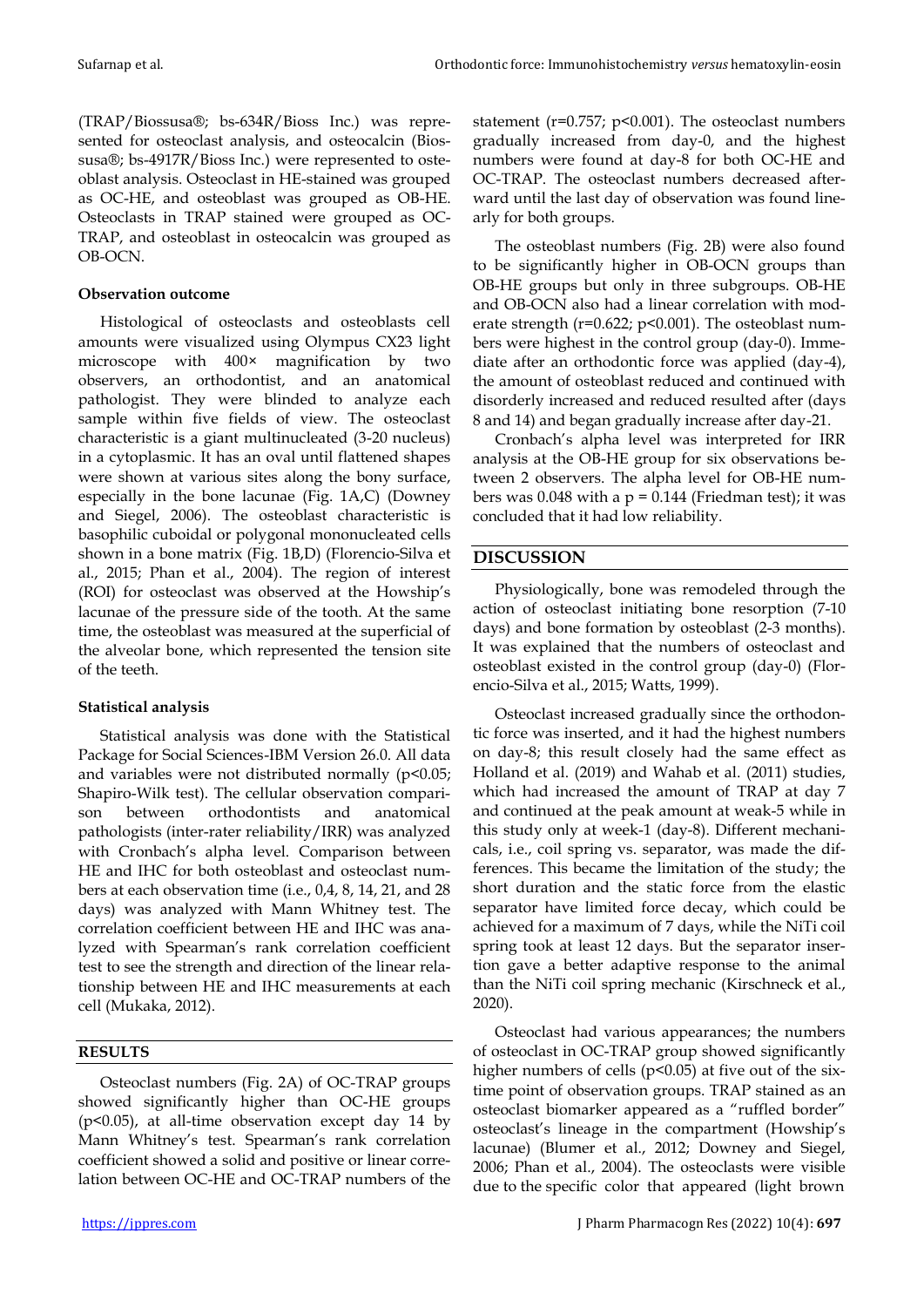



for the cytoplasm and dark brown for the nucleus) (Fig. 1C), while in OC-HE group showed that osteoclast's cytoplasm in magenta color and nucleus in blue color) (Ruifrok and Johnston, 2001). The magenta osteoclast's cytoplasm color seemed to have blended with the color of alveolar bone, which became an interference during the observation (Fig. 1A).

The osteoblast cell numbers in this study were decreased after the orthodontic force had been given. It could be due to the osteoblast's apoptosis, a process related to the hyalinization within the PDL (Meikle, 2006). Another author described that a-SMA, osteocalcin, and bone sialoprotein (BSP) in IHC analysis had increased expression since day two and decreased after 2-3 days (Holland et al., 2019). This was a coincidence to the study results.

The osteoblast numbers between the OB-OCN and the OB-HE groups were significantly different at 3 out of 6-time points of the observation groups. The osteoblast quantification in this study was observed at the surface of the alveolar bone since the morphology of the osteoblast position was parallel lined to the synthesized bone and with the cuboid-shaped- mononucleated cells, so the osteoblast morphology became quickly to be observed (Fig. 1B,D) (Phan et al., 2004). Osteocalcin as a biomarker was expressed at a latestage marker of a mature osteoblast more than a developed stage and as one of the first non-collagen proteins that formed an organic matrix to induce the mineralization of the bone (Bennett et al., 2001; Florencio-Silva et al., 2015).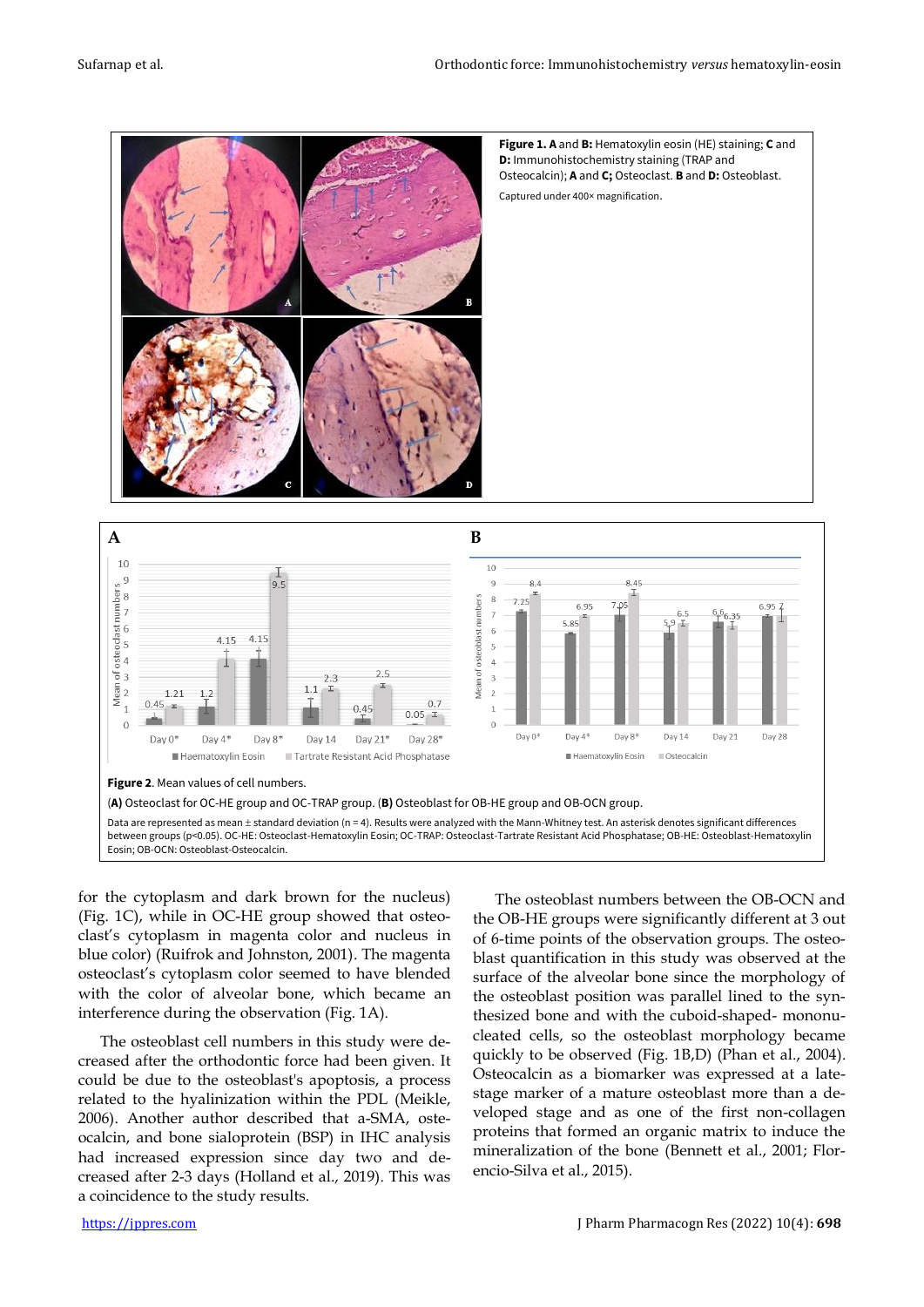Pros and contras found in histological studies due to some diversity of approaches from the beginning until the interpretation and reporting of the results. A standardized protocol to study the alveolar bone for OTM should be developed conclusively, paralleled and simplified for several types of research, i.e., mechanical experiment model (Kirschneck et al., 2020), methods of observation (histological/immunological assays/RT-PCR/micro-arrays) (de Araujo et al., 2007; Holland et al., 2019; Taddei et al., 2012; Vandevska-Radunovic and Murison, 2010), biomarkers decisions (proteins/enzyme/gene/hormone/growth factor) (Matos et al., 2010; Watts, 1999), interpretation and reporting the analysis (description of a morphological cells/quantification or scoring the stained cells/ structures at the ROI's) (Fedchenko and Reifenrath, 2014). The lack of a standard scoring system for bone tissue at each different marker and method made the comparison of the results to other studies became difficult to be compared (Fedchenko and Reifenrath, 2014).

Despite the evident differences between HE and IHC stained analysis, the Spearman's rank correlation coefficient between HE stained and IHC stained in OTM research had a significant positive or linear correlation; strong correlation for osteoclast observation and moderate-strong for osteoblast observation. The hypothesis had been answered that HE-stained could still be justified as a reliable method to analyze the cellular quantification with a careful discreet of the morphology and the ROI's of each cell.

The IHC-stained were exclusively provided more accurate morphological analysis and diagnosis with their specific proteins or genes expression; by counterstained the HE prior IHC-stained were given a far more precise result (Grosset et al., 2019), i.e., TRAP+HE-stained in histological slide changed the TRAP-stained color into a red-stained to osteoclast (Blumer et al., 2012).

The IHC methods are costly and require specific skills from the operator to make the histological slide. Some histological anatomy of the bone tissues failed to attach to the slide. A few of the slides had to be excluded and reprocessed again for a new one, which added to the cost. Furthermore, the operators' experience and the reliability of the interpreter observation were also a limitation of the histological analysis (Matos et al., 2010). The Cronbach alpha level for interrater reliability (IRR) result was weak, considering the difference between expertise, perceptual, and cognitive processes. Microscopic observation is a complex process involving human sensory, perception, and cognition from the observer (Hamilton et al., 2009).

## **CONCLUSION**

The histological IHC-stained analysis showed a significant difference to HE-stained quantification, but both had a vital significance linear coefficient correlation. We can conclude that the HE-stained could still be justified and acceptable as one of the methods to observe the cells as a preliminary study in OTM research.

### **CONFLICT OF INTEREST**

The authors declare no conflicts of interest.

#### **ACKNOWLEDGMENTS**

Authors thanks Universitas Sumatera Utara for funding this research from TALENTA funding, year batch 2018; with numbers No.194/UN5.2.3.1/PPM/KP-TALENTA USU/2018. The authors also acknowledge undergraduate students Veranica Chiuman and Bintang Serdalina Sinaga.

### **REFERENCES**

- Ariffin S, Yamamoto Z, Abidin I, Wahab R, Ariffin Z (2011) Cellular and molecular changes in orthodontic tooth movement. Sci World J 11: 1788-1803.
- Bennett JH, Moffatt S, Horton M (2001) Cell adhesion molecules in human osteoblasts: Structure and function. Histol Histopathol 16: 603–611.
- Blumer MJF, Hausott B, Schwarzer C, Hayman AR, Stempel J, Fritsch H (2012) Role of tartrate-resistant acid phosphatase (TRAP) in long bone development. Mech Dev 129: 162–176.
- Dang V, Bao S, Ault A, Murray C, McFarlane-Mills J, Chiedi C, Dillon M, Todd JP, DeTolla L, Rao S (2008) Efficacy and safety of five injectable anesthetic regimens for chronic blood collection from the anterior vena cava of guinea pigs. J Am Assoc Lab Anim Sci 47: 56–60.
- de Araujo RMS, Oba Y, Moriyama K (2007) Identification of genes related to mechanical stress in human periodontal ligament cells using microarray analysis. J Periodontal Res 42: 15–22.
- Downey PA, Siegel MI (2006) Bone biology and the clinical implications for osteoporosis. Phys Ther 86: 77–91.
- Fawcett A (2012) Guideline 22: Guidelines for the Housing of Mice in Scientific Institutions. Orange NSW: Animal Welfare Branch, pp. 1–143.
- Fedchenko N, Reifenrath J (2014) Different approaches for interpretation and reporting of immunohistochemistry analysis results in the bone tissue - a review. Diagn Pathol 9: 221.
- Fischer AH, Jacobson KA, Rose J, Rolf Z (2017) Hematoxylin and eosin staining of tissue and cell sections. CSH Protoc 2008: pdb.prot4986.
- Florencio-Silva R, Sasso GR, Sasso-Cerri E, Simões MJ, Cerri PS (2015) Biology of bone tissue: structure, function, and factors that influence bone cells. Biomed Res Int 2015: 421746.